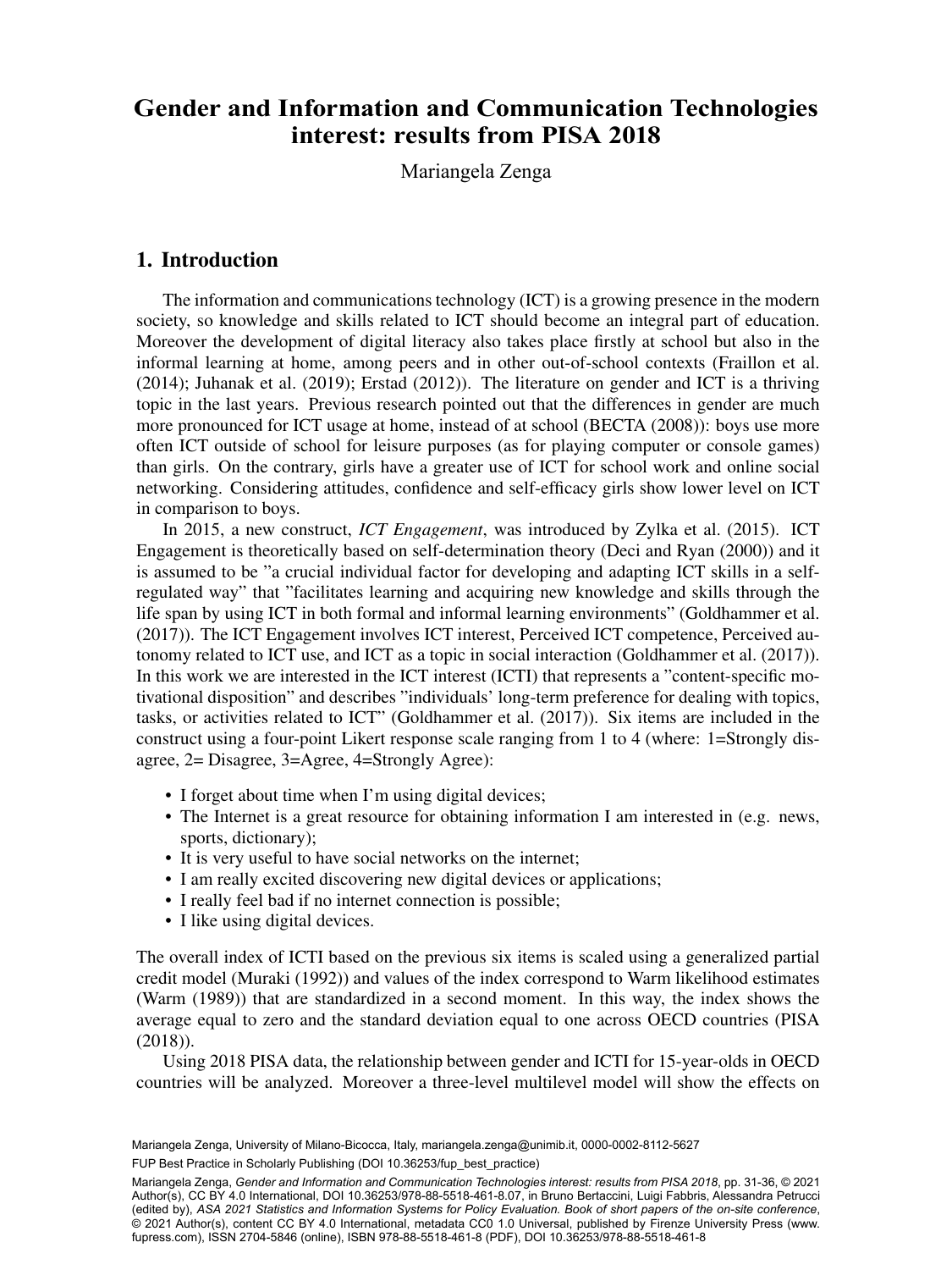the ICTI of the characteristics of the respondent, of the school in which the student is and of the country in which the student's living.

## 2. Data

The OECD Programme for International Student Assessment (PISA) is a triennal international survey and it aims to assess the performance in mathematics, reading, science and financial literacies. It provides the most comprehensive and rigorous international assessment of 15 aged students learning outcomes to date. In several countries the questionnaire has questions on students' familiarity with ICTs and engagement in ICT. The assessments are also supplemented by background questionnaires. Pupils are asked about their motivations for study, attitudes to school, views on reading, and their socio-economic background. Another questionnaire asked headteachers about the challenges facing their schools, organisation and factors that they believe affect their students' performance.

In this paper we analyze 109,106 15-aged students (49.1% of female) of 8,115 schools who were sampled for PISA 2018 in the 23 OECD countries. Approximately 38% of students started to use a digital device when they were 6 years old or younger, 37% when they were 7-9 years old and 25% when they were 10 years old or older.

## 3. Statistical method

The multilevel models are used in literature when the aim of analysis is to investigate the relationships between outcomes and variables when data presents naturally a hierarchical structure (Goldstein (2011); Hox et al. (2017) and Rice and Leyland (1996)). In this work, a model with three levels is proposed: students within school belonging to a OECD country. In particular, the multilevel models will control for the presence of a possible effect of school, which may render students within the same school more alike in terms of experienced outcome than students coming from different schools, everything else held equal. Moreover, it is possible to consider also the influence of country. As aforementioned, the proposed model includes three levels: students i as level-1 unit  $(i = 1, ..., n<sub>i</sub>)$ , school j as level-2 unit  $(j = 1, ..., J)$  and country k as level-3 unit ( $k = 1, ..., K$ ). The aim of the analysis is the identification of some relationships between ICTI and some characteristics related to the students, schools and countries. Let  $Y_{ijk}$  be the score of the ICTI, for student i within school j belonging to country k. Following Hox et al. (2017), let  $X^{(1)} = \{X_{ijk}\}\$ be the matrix for the explanatory variables at the level-1,  $X^{(2)} = \{X_{ik}\}\$ the matrix for the explanatory variables at the level-2 and  $X^{(3)} = \{X_k\}\$ the matrix for the explanatory variables at the level-3. The level-1 model states a linear relationship between the observed response and the level-1 covariates:

$$
Y_{ijk} = \alpha_{0jk} + X^{(1)}\alpha_{1jk} + \epsilon_{ijk}.\tag{1}
$$

At the level-2, the intercept of the level-1 model (eq. 1) can be written as:

$$
\alpha_{0jk} = \beta_{00k} + X^{(2)}\beta_{1k} + u_{0jk}.\tag{2}
$$

Finally, the level-2 intercept in equation 2 can be modeled as:

$$
\beta_{00k} = \lambda_{00} + X^{(3)}\lambda_1 + \gamma_{0k}.\tag{3}
$$

Combining equation 3 and equation 2 in equation 1, it yields the following:

$$
Y_{ijk} = \lambda_{00} + X^{(1)}\alpha_{1jk} + X^{(2)}\beta_{1k} + X^{(3)}\lambda_1 + u_{0jk} + \gamma_{0k} + \epsilon_{ijk}.
$$
 (4)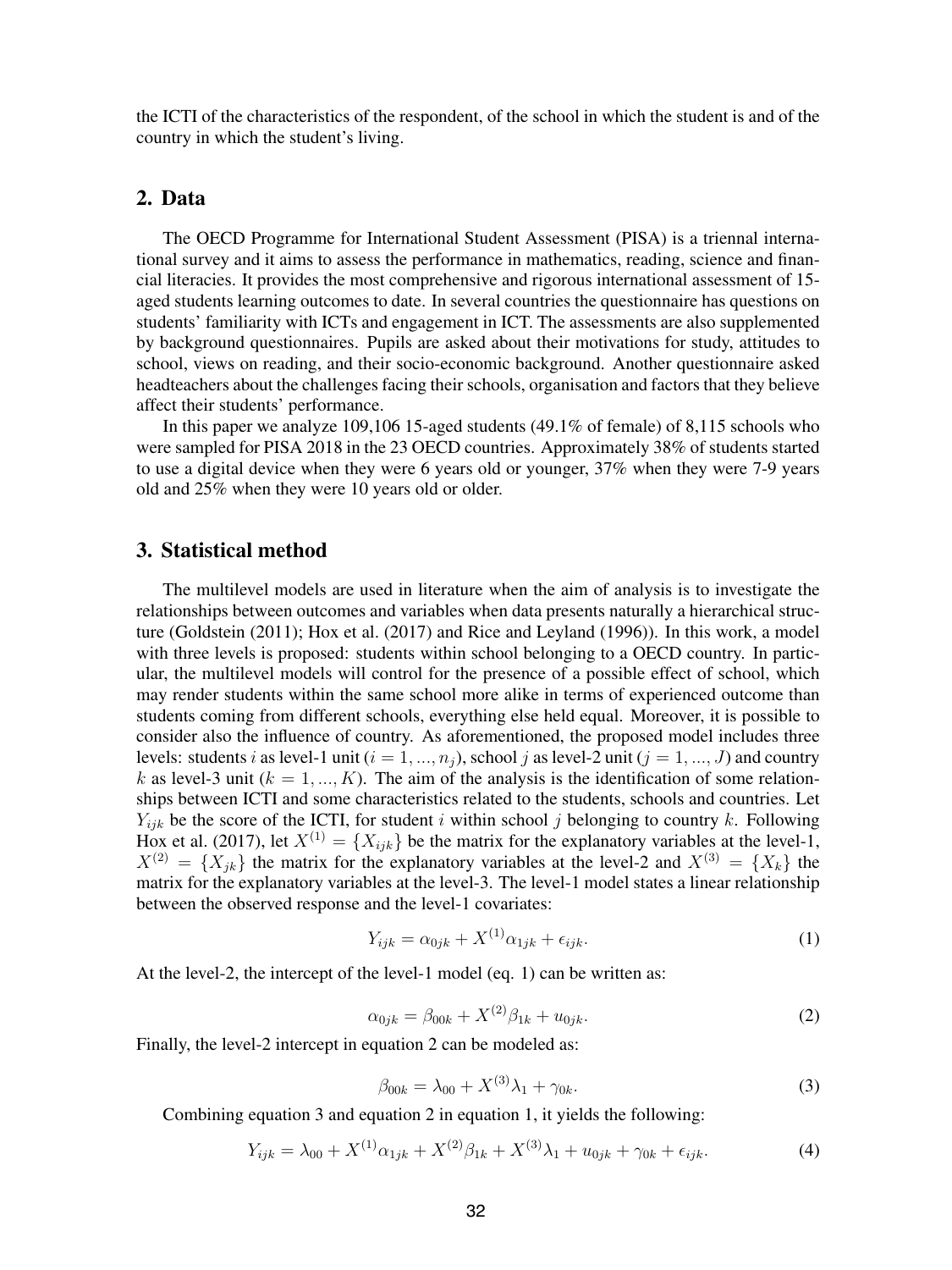In eq. 4, the fixed effects are given by the the overall intercept  $(\lambda_{00})$ , the student level, school level and country level covariates, the random effects are given by the school level and the country level  $(u_{0ik} + \gamma_{0k})$ , and the residuals are represented by  $\epsilon_{ijk}$ . Respect to the meaning of the levels,  $u_{0jk}$  is the unobserved school random effect of the intercept amongst schools, with  $u_{0jk} \sim N(0, \sigma_u^2)$ ;  $\gamma_{0k}$  is the random variation of the intercept amongst countries, with  $\gamma_{0k} \sim$  $N(0, \sigma_{\gamma}^2)$ ; moreover  $\epsilon_{ijk} \sim N(0, \sigma_{\epsilon}^2)$ . Random components at different levels are assumed uncorrelated, whilst non null correlations are assumed for students in the same school or in the same country. The random effect among schools can be interpreted as the mean score in ICTI of schools with respect to outcome adjusted for fixed coefficients related to student, school and country characteristics. The  $u_{0jk}$  estimates show the contribution of the j-th school to mean score in ITCI. Using the model in eq. 4, the intraclass correlation (ICC) is defined as:

$$
\begin{cases}\nICC_{Level-2} = \frac{\sigma_u^2}{\sigma_u^2 + \sigma_\gamma^2 + \sigma_\epsilon^2} \\
ICC_{Level-3} = \frac{\sigma_\gamma^2}{\sigma_u^2 + \sigma_\gamma^2 + \sigma_\epsilon^2}\n\end{cases} \tag{5}
$$

In general, the ICC indicates the proportion of the variance explained by the grouping structure in the population. In particular, ICC in eq. 5 identifies the proportion of variance at the school level ( $ICC_{Level-2}$ ) and at the country level ( $ICC_{Level-3}$ ).

#### 4. Results

First of all, we analyze the difference in gender for the ICTI. In 2018, the ICTI mean for the female is equal to -0.10, while it is equal to 0.10 for male group and the *F* test for Gender  $F = 11.47, p = 0.0007$  suggests that there are differences in ICTI between male and female. Considering the interaction of gender and country on the ICTI, the *F* test ( $F = 90.29, p <$ 0.0001) suggests significant effects. The Fig.1 reports the countries difference in means for gender for the ICTI as

$$
\Delta(ICTI) = ICTI_{Female} - ICTI_{Male}
$$
\n(6)

If  $ICTI < 0$  then Female group shows lower value in mean for ICTI respect to the male group, while if  $ICTI > 0$  then female group shows greater value in mean for ICTI respect to the male group. If  $ICTI = 0$  female group has the same level of interest in ICT than the male group. Czech Republic students show the lowest difference in means for ICTI (-0.27), followed by Luxembourg students (-0.23) and Belgian students (-0.25), while Greek students have the highest difference in means for ICTI (0.23), followed by Korean students (0.17) and Irish students (0.15).

As the second aim, we consider a three-level multilevel model considering the effect on several explanatory variables on ICTI. The explanatory variables are: GENDER, AGE (Age when the respondent first used a digital device), ESCS (index of family economic, social and cultural status), WEALTH (family wealth possession), ICTHOME (availability of ICT devices in student's home), ICTSH (availability of ICT devices in student's school) and USESH (ICT use at school). Table 1 reports the results for the models. The test on the random effects shows that a three levels model is required underlining that the ICTI depends both on the shool effect and on the country effect. As shown in Model 0, the ICC values for the three levels model indicate that approximately 19% of the variability in the ICTI is accounted by the school and 3% by the country.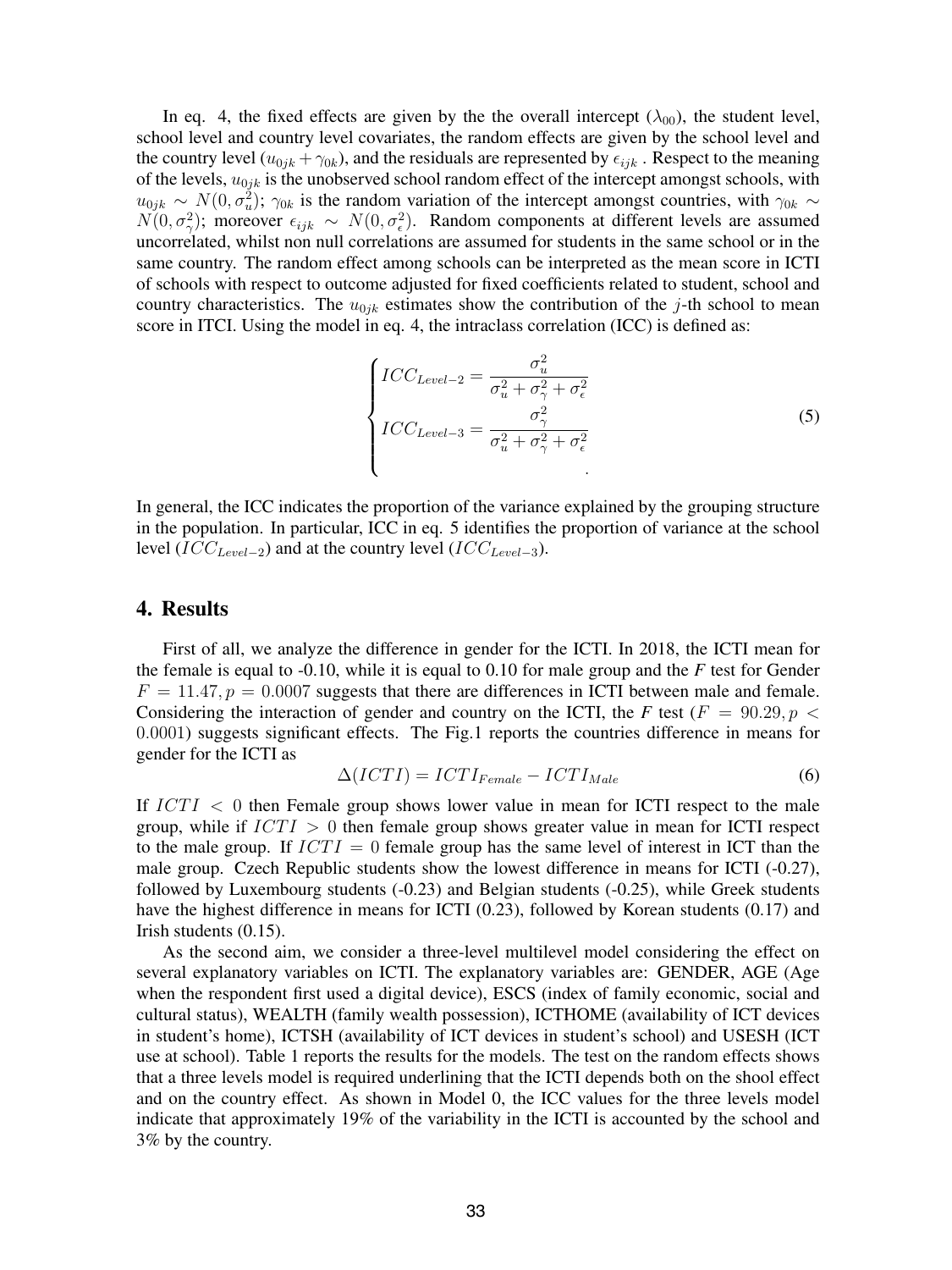

Figure 1: The difference in Gender in ICTI for OECD countries.

The results of the complete model (Model 1) show that the ICTI level of female respondents is higher than the level of male respondents. The age at which children start using a digital device has a significant relationship with the level of the ICTI. In particular, the sooner children approach a digital device, the higher their interest in ICT will be. The availability of ICT devices in student's home a significant positive relationship with ICTI, on the contary the availability of ICT devices in student's school have a negative impact. The family wealth possession results to have a positive impact on ICTI. Moreover as the use of ICT at school increases, the level of ICTI increases too.

## 5. Conclusion

The ICT interest is an individual preferring (long-term) participation in activities related to ICT and its use (Goldhammer et al. (2017)). For this reason it is important to investigate the relationship among the level of ICT interest of 15-years old students and variables in a family environment considering the influences of the school by a multilevel model. We verified that the gender difference exists, but it depends also by the country in which the students live. The results also seem to underline that the ICT interest depends in large scale on the school effect more than a country effect. Other factors were considered: gender, age at which children start using a digital device, availability of ICT devices in student's home, family wealth possession and use of ICT at school increases, the level of ICTI represent interesting explanatory variables for the model. No evidences seem to be related to the economic, social and cultural status of the student's family.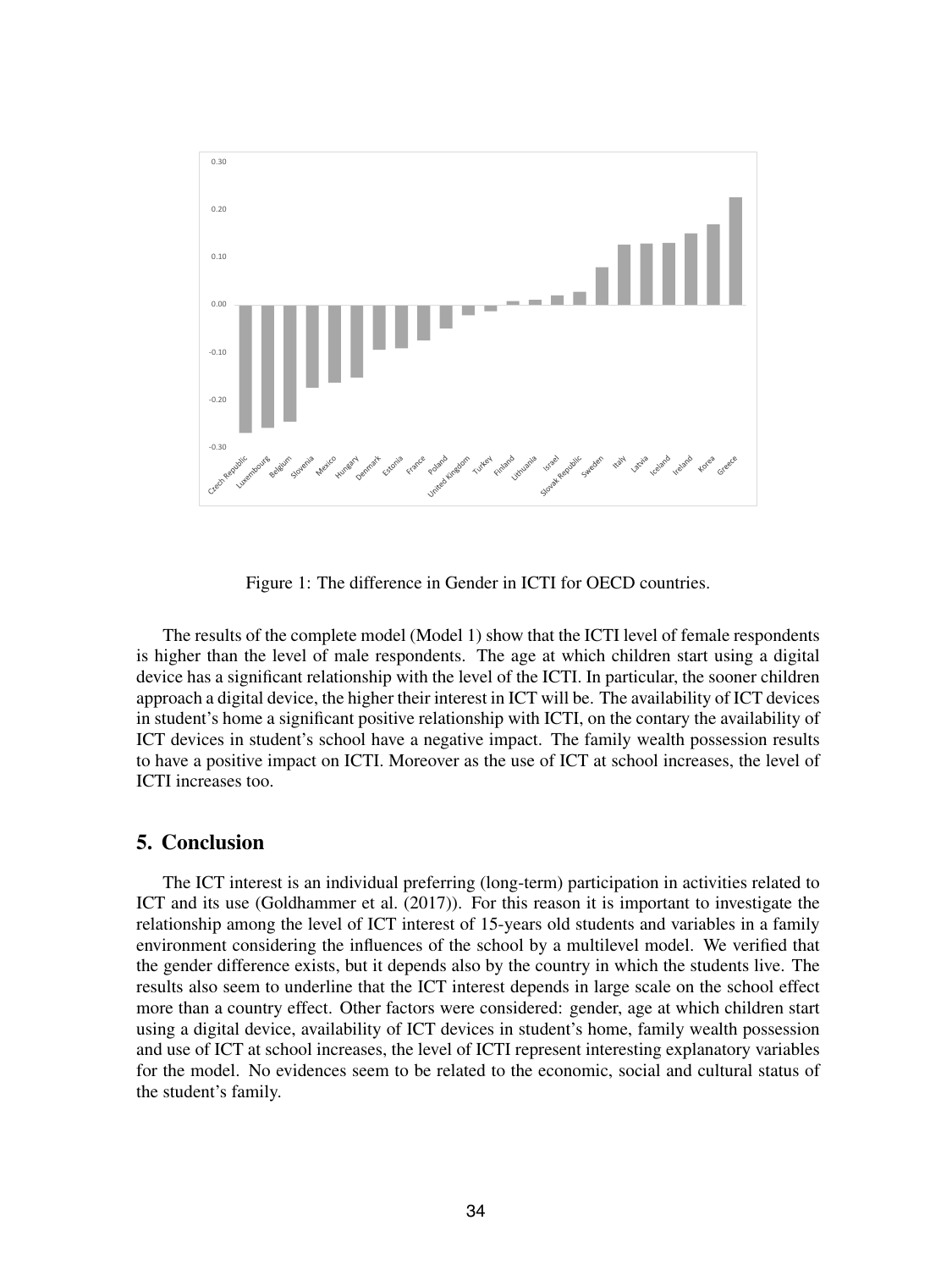|                                              | Model 0       |       |                 | Model 1       |       |                 |
|----------------------------------------------|---------------|-------|-----------------|---------------|-------|-----------------|
| <b>Variable</b>                              | Est.          | SE    | <i>p</i> -value | Est.          | SE    | <i>p</i> -value |
| <b>Fixed Effects</b>                         |               |       |                 |               |       |                 |
| Constant                                     | $-0.041$      | 0.040 | 0.298           | 0.0106        | 0.042 | 0.800           |
| Gender (rc: Male)                            |               |       |                 |               |       |                 |
| Female                                       |               |       |                 | 0.014         | 0.006 | 0.023           |
| Age ( $rc: 7-9y$ , old)                      |               |       |                 |               |       |                 |
| 3 years old or younger                       |               |       |                 | 0.274         | 0.012 | < .0001         |
| 4-6 years old                                |               |       |                 | 0.140         | 0.007 | < .0001         |
| 10-12 years old                              |               |       |                 | $-0.079$      | 0.008 | < .0001         |
| 13 years old or older                        |               |       |                 | $-0.275$      | 0.014 | < .0001         |
| <b>ESCS</b>                                  |               |       |                 | 0.004         | 0.004 | 0.382           |
| <b>ICTHOME</b>                               |               |       |                 | 0.006         | 0.005 | 0.001           |
| <b>ICTSCH</b>                                |               |       |                 | $-0.018$      | 0.001 | < .0001         |
| <b>WEALTH</b>                                |               |       |                 | 0.065         | 0.005 | < .0001         |
| <b>USESCH</b>                                |               |       |                 | 0.175         | 0.003 | $<.0001$        |
| Random Effects                               |               |       |                 |               |       |                 |
|                                              | 0.034         | 0.011 | 0.001           | 0.033         | 0.010 | 0.001           |
| $\sigma_{Country}^2 \over \sigma_{School}^2$ | 0.233         | 0.006 | < .0001         | 0.222         | 0.005 | < .0001         |
| $ICC_{Country}$                              | 0.029         |       |                 | 0.034         |       |                 |
| $ICC_{School}$                               | 0.192         |       |                 | 0.193         |       |                 |
| Log likelihood                               | $-173,800.70$ |       |                 | $-171,061.30$ |       |                 |
| <b>AIC</b>                                   | 347,607.4     |       |                 | 342,122.6     |       |                 |
| $\mathbf N$                                  | 109,106       |       |                 | 109,106       |       |                 |
| Country                                      | 23            |       |                 | 23            |       |                 |

Table 1: Results of the three-level multilevel models. Source: calculations on 2018 PISA data. In table "rc" means "reference category"